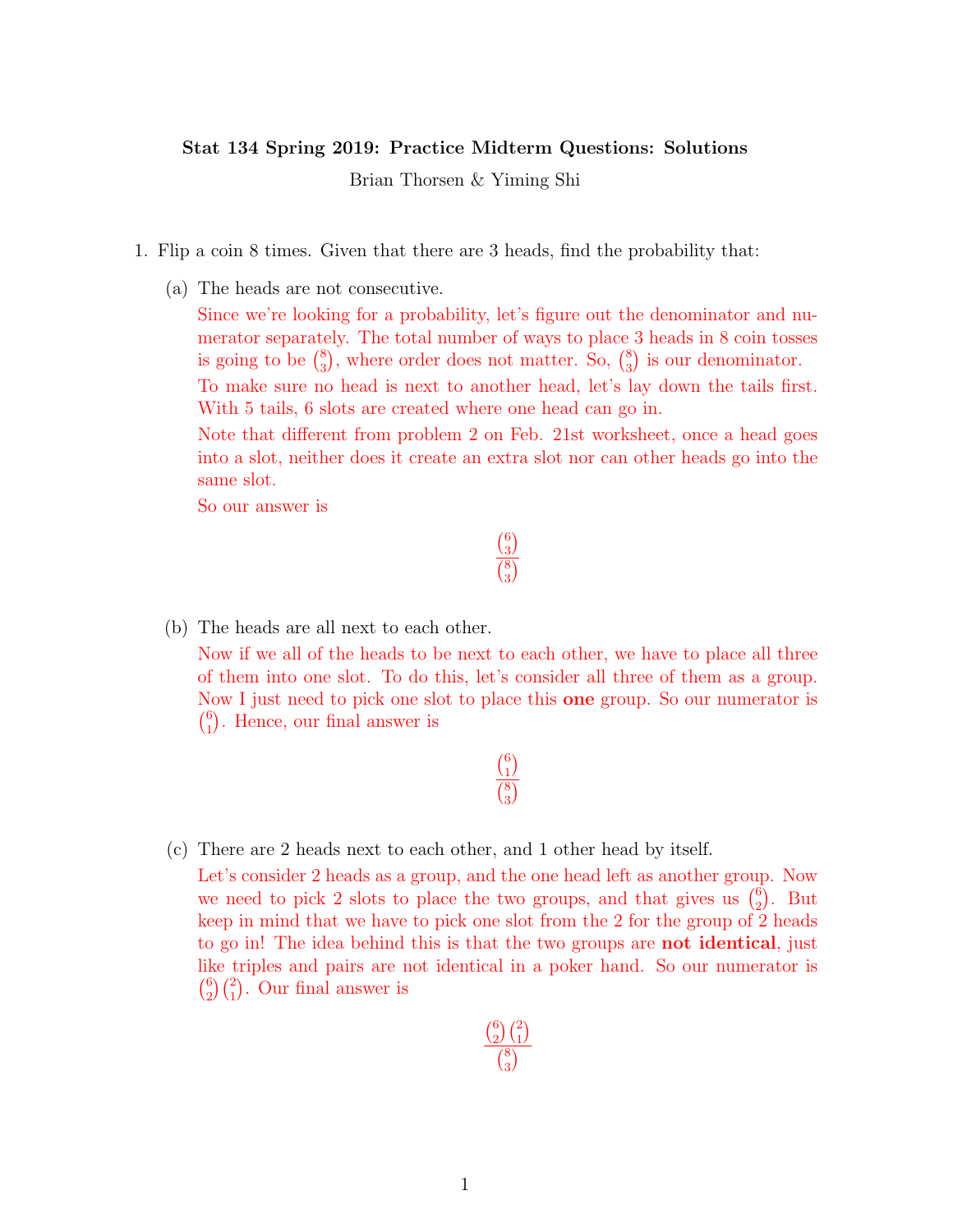2. Suppose a coin lands heads with probability  $p$ . Toss the coin until you observe three heads. Given your third head occurred on toss  $n$ , what is the chance your first head landed on toss k, for  $k \in \{1, 2, ..., n-2\}$ ?

Let  $X_1, X_3$  denote the trial on which you get your first and third head, respectively. Note  $X_1$  ∼ Geom (p) on  $\{1, 2, ...\}$  and  $X_3$  ∼ NegBin  $(3, p)$  on  $\{3, 4, ...\}$ .

Using Bayes' Rule,

$$
P(X_1 = k \mid X_3 = n) = \frac{P(X_1 = k, X_3 = n)}{P(X_3 = n)}
$$

For the event  $\{X_1 = k, X_3 = n\}$  to occur, we need the following sequence to occur:

- (a)  $k-1$  failures, followed by a success;
- (b) exactly 1 success somewhere in trials  $k + 1$  through  $n 1$  (there are  $n 1 k$ trials in this interval);
- (c) success on trial  $n$ .

Thus, this probability is

$$
\frac{P(X_1 = k, X_3 = n)}{P(X_3 = n)} = \frac{q^{k-1}p \cdot \binom{n-1-k}{1}pq^{n-2-k} \cdot p}{\binom{n-1}{2}q^{n-3}p^3}
$$

$$
= \frac{\binom{n-1-k}{1}q^{n-3}p^3}{\binom{n-1}{2}q^{n-3}p^3}
$$

$$
= \frac{n-1-k}{\binom{n-1}{2}}.
$$

Observe that this result does not depend on  $p!$ . There is an intuitive explanation: knowing the 3rd success happened on  $n$ , we know there are two successes that must be placed somewhere amongst the first  $n - 1$  trials but do not know their locations. Since each trial had the same probability of success, these two successes are uniformly distributed amongst the  $n - 1$  trials. Then we are looking for where the first one occurs; this is like finding the number of cards until we draw our first ace.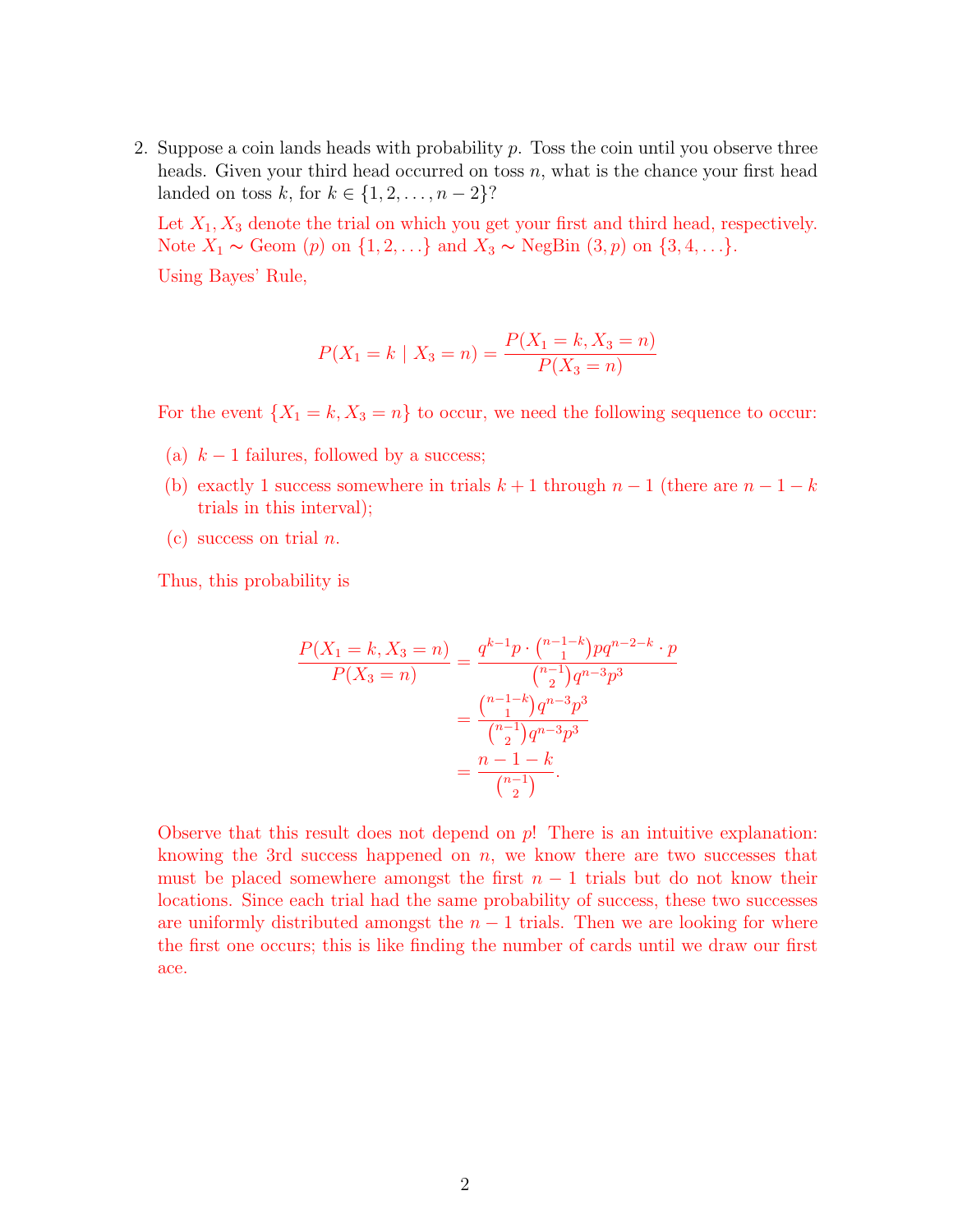3. In a room of n people, we are interested in finding out how many people share the same birthday. Assume as before that birthdays are independent and uniformly distributed across the year. Let  $N$  represent the number of people who share a birthday with at least one other person. Calculate  $\mathbb{E}(N)$  and  $Var(N)$ .

For this problem, we will use indicators. Let  $I_j$  be the indicator variable that person  $j$  shares their birthday with at least one other person. Then, for all  $j$ , we note that

$$
\mathbb{E}(I_j) = P(I_j = 1)
$$
  
= 1 - P(no one else has person *j*'s birthday)  
= 1 -  $\left(\frac{364}{365}\right)^{n-1}$ 

We use these indicators so that random variable  $N$  can then be expressed as a sum of the indicators:  $N = I_1 + I_2 + \ldots + I_n$ . By linearity of expectations,

$$
\mathbb{E}(N) = \mathbb{E}\left(\sum_{j=1}^{n} I_j\right) = \sum_{j=1}^{n} \mathbb{E}(I_j)
$$

$$
= n \left(1 - \left(\frac{364}{365}\right)^{n-1}\right)
$$

This method works regardless of the dependence structure between the indicators. In fact, the indicators are not independent, which will matter for finding the variance.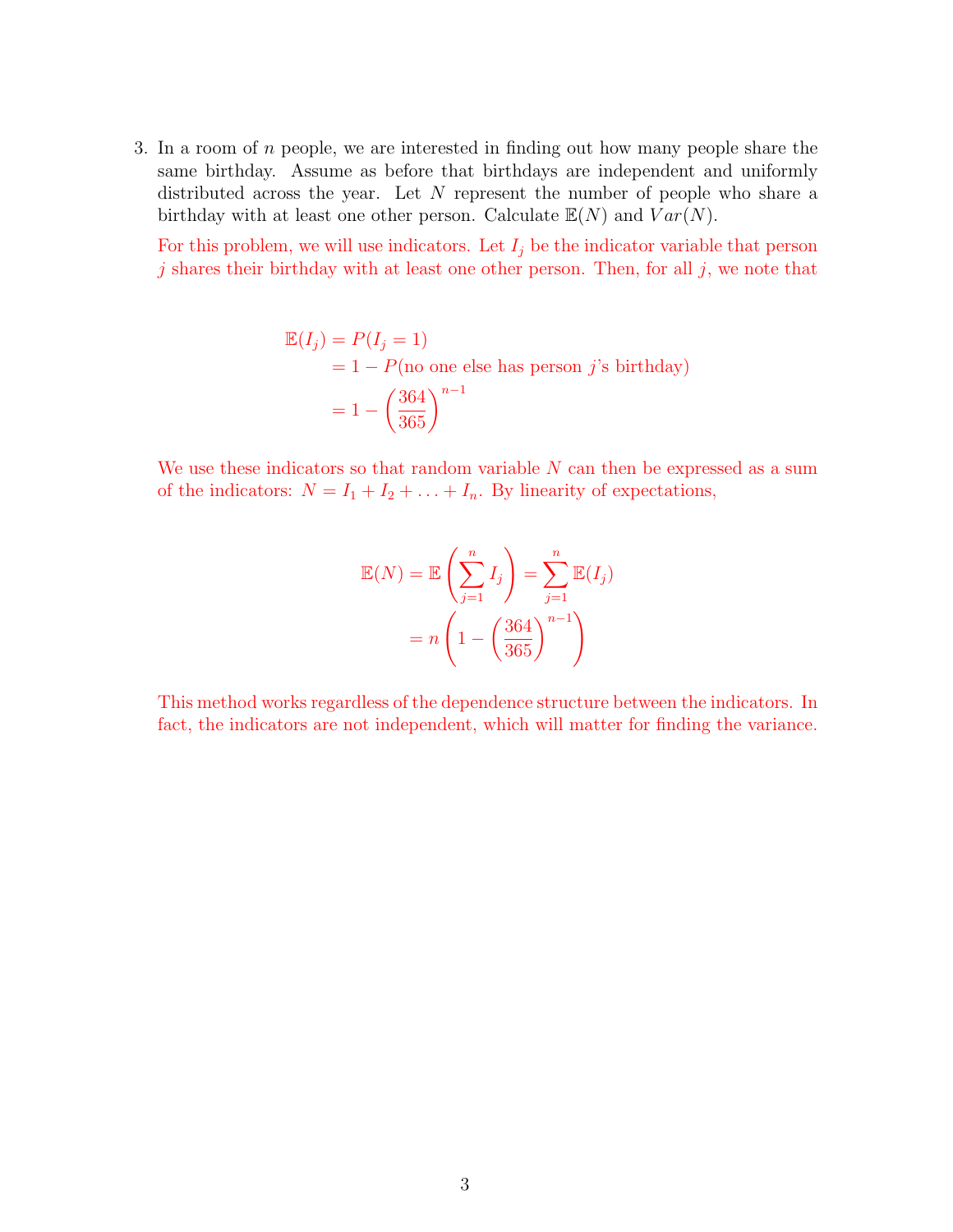To find  $Var(N)$ , we also write N as a sum of indicators, as we have seen before. Since the indicators are not independent, we will be concerned about  $\mathbb{E}(I_jI_k)$ . Observe this expectation will be the same for all pairs where  $j \neq k$ .

$$
Var(N) = \mathbb{E}(N^2) - [\mathbb{E}(N)]^2,
$$
  
where  $\mathbb{E}(N^2) = \mathbb{E}\left[\left(\sum_{j=1}^n I_j\right)^2\right]$   

$$
= \mathbb{E}\left(\sum_{j=1}^n I_j^2 + \sum_{j \neq k} I_j I_k\right)
$$
  

$$
= n \mathbb{E}(I_1) + n(n-1) \mathbb{E}(I_1 I_2)
$$

To find  $\mathbb{E}(I_1I_2)$ , we must find the probability that both person 1 and 2 share their birthday with at least one other person. Let  $A_1, A_2$  represent these events. We proceed using DeMorgan's Rule, and the Inclusion-Exclusion rule:

$$
\mathbb{E}(I_1 I_2) = P(A_1 A_2)
$$
  
= 1 - P(A\_1^c \cup A\_2^c)  
= 1 - (P(A\_1^c) + P(A\_2^c) - P(A\_1^c A\_2^c))  
= 1 - \left(2\left(\frac{364}{365}\right)^{n-1} - \left(\frac{364}{365}\right)\left(\frac{363}{365}\right)^{n-2}\right)

This last term  $(P(A_1^c A_2^c))$  is obtained by considering that persons 1 and 2 must have different birthdays, and all  $n-2$  remaining people must have different birthdays from both of them.

Finally, putting it all together, we get

$$
Var(N) = n \left( 1 - \left( \frac{364}{365} \right)^{n-1} \right)
$$
  
+  $n(n-1) \left( 1 - \left( 2 \left( \frac{364}{365} \right)^{n-1} - \left( \frac{364}{365} \right) \left( \frac{363}{365} \right)^{n-2} \right) \right)$   
-  $\left( n \left( 1 - \left( \frac{364}{365} \right)^{n-1} \right) \right)^2$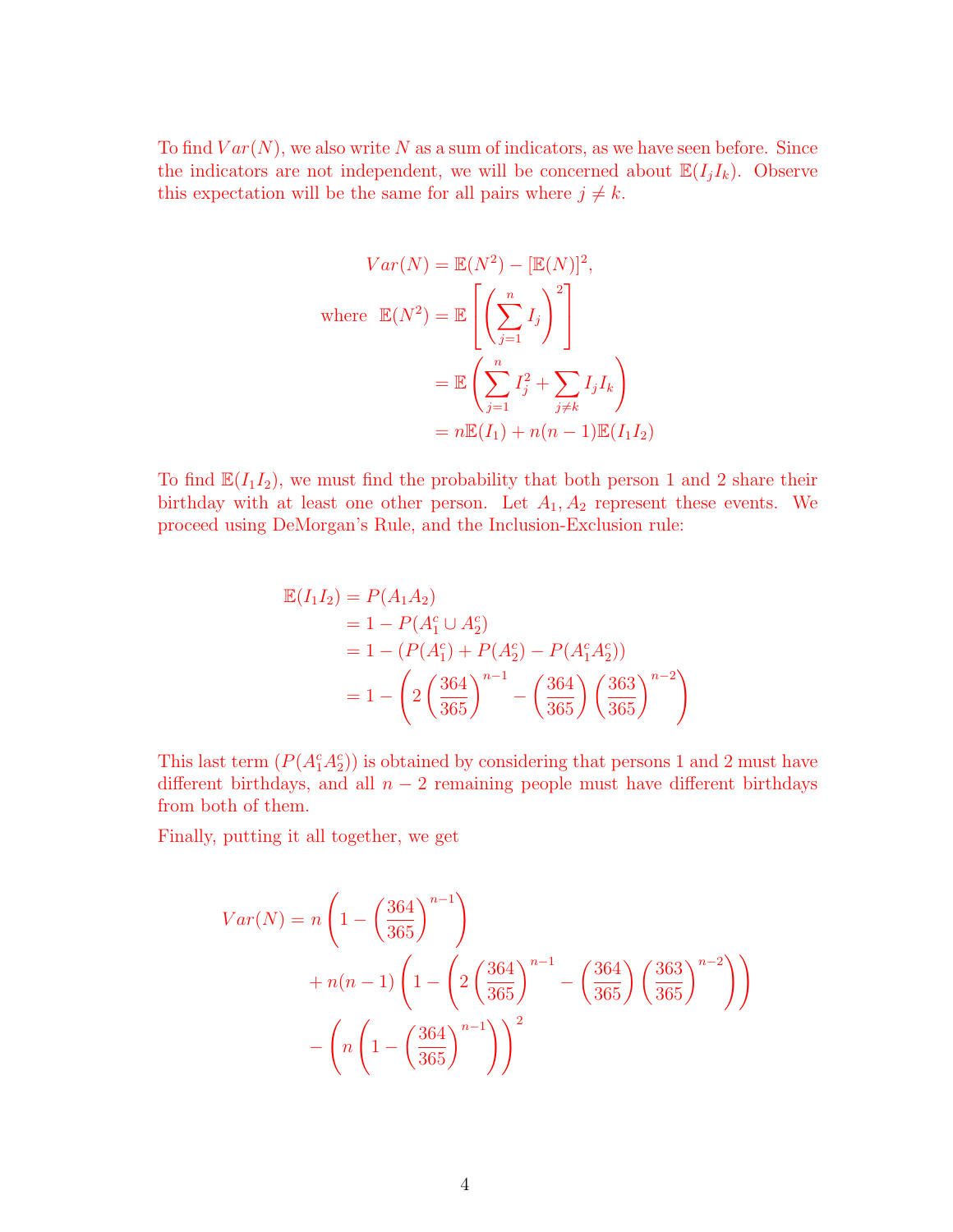- 4. Let X be a Geometric  $(p)$  random variable on  $\{1, 2, 3, \ldots\}$ .
	- (a) Evaluate  $\mathbb{E}(X^{-1})$ . Hint: recall the Taylor series,  $\log(1+x) = \sum_{n=1}^{\infty} (-1)^{n+1} \frac{x^n}{n}$  $\frac{c^n}{n}$  . Recall the function rule for expectations:

$$
\mathbb{E}(g(X)) = \sum_{\text{all } x} g(x)P(X = x)
$$

Let  $q = 1 - p$ . Applying the function rule, we have:

$$
\mathbb{E}(X^{-1}) = \sum_{k=1}^{\infty} k^{-1} P(X = k)
$$
  
= 
$$
\sum_{k=1}^{\infty} k^{-1} q^{k-1} p
$$
  
= 
$$
\frac{p}{q} \sum_{k=1}^{\infty} \frac{q^k}{k}
$$
 (factoring out common terms)  
= 
$$
-\frac{p}{q} \sum_{k=1}^{\infty} \frac{(-1)^{k+1}(-q)^k}{k}
$$
 (multiplying by  $(-1)^{2k+2} = 1$ )  
= 
$$
-\frac{p}{q} \log(1-q)
$$
 (by Taylor series formula)  
= 
$$
-\frac{p}{q} \log(p).
$$

(b) For p close to 1, what is this value, approximately? Your answer should be a very simple expression in terms of p.

Recall the approximation we have used before in this class:  $log(1 + x) \approx x$  for small  $x$ . (This is obtained by using the first term of the Taylor series shown above as an approximation.)

For  $p$  close to 1, it is also true that  $q$  is small. Thus,

$$
\mathbb{E}(X^{-1}) = -\frac{p}{q} \log(p)
$$

$$
= -\frac{p}{q} \log(1 - q)
$$

$$
\approx -\frac{p}{q}(-q) = p.
$$

Note: This example demonstrates in part (a) that for most functions  $g(\cdot)$ ,  $\mathbb{E}(g(X)) \neq g(\mathbb{E}(X))$ . Yet, in part (b), we find that the two are approximately equal in some cases. Do not try to use this result for other types of problems!